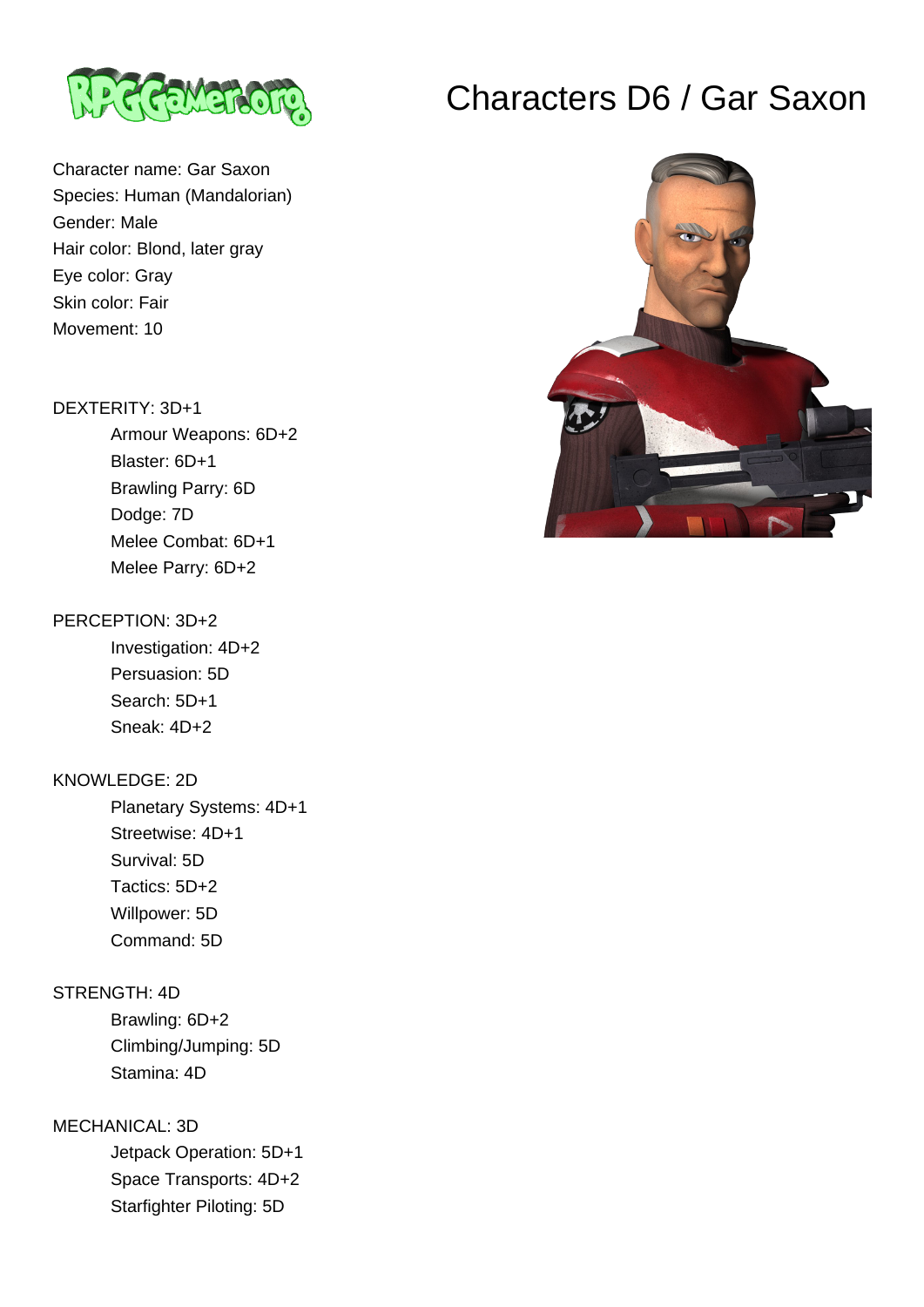Repulsorlift Operation: 5D Starship Gunnery: 4D+2 Communications: 4D+2 Sensors: 4D+2 Astrogation: 4D

### TECHNICAL: 2D+2

 Armour Repair: 5D Starfighter Repair: 3D Starship Weapons Repair: 3D+1 First Aid: 3D+2

Force Sensitive: No Force Points: 3 Dark Side Points: 2 Charcter Points: 14

Equipment: Blaster Rifle 5D, Mandalorian Imperial Super Commando Armour (2D vs Physical, 1D vs Energy), Jet Pack

Description: Gar Saxon was a Mandalorian human male who served as a commander of the Mandalorian super commandos in Darth Maul's Shadow Collective during the Clone Wars and later as Imperial Viceroy and Governor of his homeworld of Mandalore during the reign of the Galactic Empire.

During the Clone Wars Saxon was one of the two-man extraction team that rescued Maul from the Spire on Stygeon Prime and later commanded Maul's ground forces during General Grievous' invasion of the Collective base on Ord Mantell. After the rise of the Empire, Saxon served as Hand to Galactic Emperor Sheev Palpatine and was the leader of the Imperial Super Commandos until his death on Krownest in 2 BBY.

### Personality and traits

Gar Saxon was a brutal, ruthless, and aggressive Mandalorian. Under Maul he was shown to be very dedicated to the cause despite Maul being an outsider and a Force-user. After Maul's defeat, Saxon again swore loyalty to an outsider, this time the Empire. This led some, such as Sabine Wren, to question whether his true loyalty belonged to Mandalore or himself. This also meant his honor was called into question, preventing him from claiming the title of Mand'alor. Saxon was a fierce and brutal warrior and commander. He took pride in killing the Protectors for colluding with the rebellion and was determined to kill their leader Fenn Rau. Saxon was a ruthless and impatient interrogator who was not above using violence to extract results.

As the Empire's puppet ruler on Mandalore, Saxon sought to root out and punish traitors who defied the Empire. Saxon used Sabine's abandonment of the Empire to apply pressure on Clan Wren. Saxon imprisoned Sabine's father as a hostage and forced Countess Ursa Wren to submit her son Tristan Wren